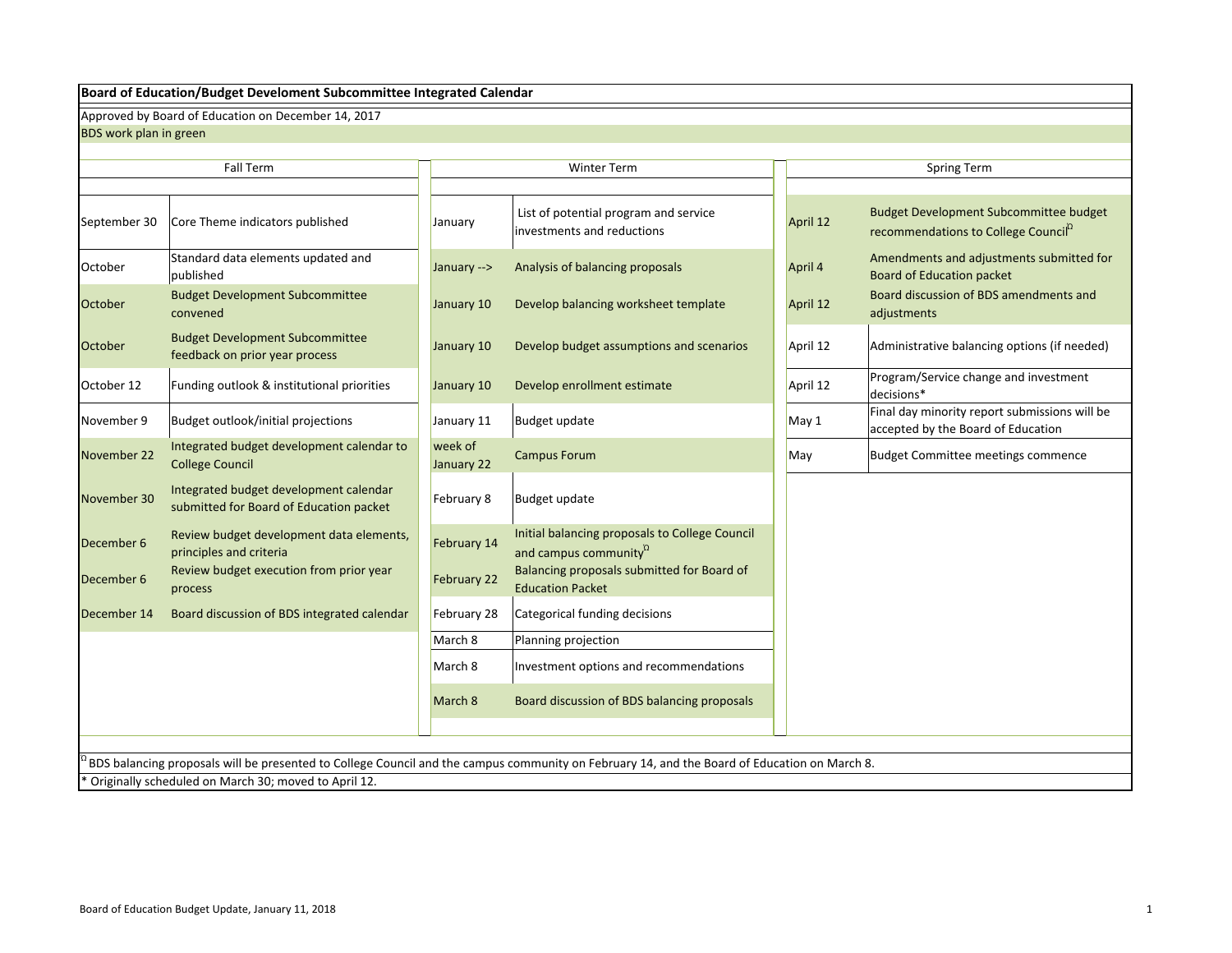| FY2017 - FY2019                                              |                        |                        |                        |                                                                                      |
|--------------------------------------------------------------|------------------------|------------------------|------------------------|--------------------------------------------------------------------------------------|
| <b>Projection Estimate</b>                                   |                        | 1.11.18                | 1.11.18                |                                                                                      |
| January 11, 2018                                             | <b>FY2017 Actual</b>   | <b>FY2018</b>          | FY2019                 |                                                                                      |
|                                                              | Funds I & IX           | Funds I & IX           | Funds I & IX           | <b>Notes</b>                                                                         |
|                                                              | 4.3% CR decrease       | -5% CR decrease        | -0% CR change          | Enrollment change impact: \$300K per %∆                                              |
| <b>REVENUE</b>                                               |                        |                        |                        |                                                                                      |
| Intergovernmental                                            |                        |                        |                        |                                                                                      |
| <b>State Funding</b>                                         | 27,230,149             | 24,311,400             | 24,311,400             |                                                                                      |
| <b>Property Taxes</b>                                        | 18,746,752             | 19,500,000             | 20,085,000             | 4% increase FY18, 3% increase FY19                                                   |
|                                                              | 45,976,901             | 43,811,400             | 44,396,400             |                                                                                      |
|                                                              |                        |                        |                        |                                                                                      |
| <b>Tuition &amp; Fees</b>                                    |                        |                        |                        |                                                                                      |
| Tuition                                                      | 23,730,078             | 23,424,200             | 23,854,200             | Includes FY19 HEPI                                                                   |
| <b>Student Fees</b>                                          | 7,680,451              | 9,266,400              | 9,292,800              |                                                                                      |
| Other Fees & Charges                                         | 1,294,086              | 1,230,400              | 1,230,400              |                                                                                      |
|                                                              | 32,704,615             | 33,921,000             | 34,377,400             |                                                                                      |
|                                                              |                        |                        |                        |                                                                                      |
| <b>Other Revenue Sources</b>                                 |                        |                        |                        |                                                                                      |
| Administrative Recovery<br>Gifts & Donations                 | 1,985,148<br>1,217,067 | 1,965,000<br>1,407,100 | 1,965,000<br>1,407,100 |                                                                                      |
| Other Revenue                                                | 1,278,414              | 1,254,100              |                        |                                                                                      |
| Sale of Goods & Services                                     | 2,934,136              | 2,756,800              | 1,254,100              |                                                                                      |
|                                                              | 7,414,765              | 7,383,000              | 2,756,800<br>7,383,000 |                                                                                      |
|                                                              |                        |                        |                        |                                                                                      |
| <b>Operating Transfers In</b>                                |                        |                        |                        |                                                                                      |
| Transfers In                                                 | 1,559,137              | 2,084,700              | 1,777,500              | FY18 includes 1x fund balance transfers                                              |
|                                                              | 1,559,137              | 2,084,700              | 1,777,500              |                                                                                      |
|                                                              | 87,655,418             | 87,200,100             | 87,934,300             |                                                                                      |
|                                                              |                        |                        |                        |                                                                                      |
| <b>EXPENDITURES</b>                                          |                        |                        |                        |                                                                                      |
|                                                              |                        |                        |                        |                                                                                      |
| Personnel                                                    |                        |                        |                        | Does not include new faculty positions<br>Based on current position list, 3.5% swirl |
| Personnel - Contracted                                       | 35,843,936             | 35,019,600             | 35,186,900             | FY18, FY19, no FY19 increases                                                        |
| Personnel - P/T                                              | 12,195,828             | 12,098,900             | 12,098,900             |                                                                                      |
| OPE                                                          | 26,068,774             | 27,481,264             | 27,590,084             | Maintain current rates                                                               |
|                                                              | 74,108,538             | 74,599,764             | 74,875,884             |                                                                                      |
|                                                              |                        |                        |                        |                                                                                      |
| <b>Other Expenditures</b><br><b>Materials &amp; Services</b> |                        |                        |                        |                                                                                      |
| Capital Outlay                                               | 12,167,990<br>819,085  | 11,835,500<br>660,000  | 12,131,400<br>935,000  | 2.5% inflationary increase FY19<br>Restore capital outlay allocation FY19            |
| Goods for Resale                                             | 720,020                | 750,600                | 750,600                |                                                                                      |
|                                                              | 13,707,095             | 13,246,100             | 13,817,000             |                                                                                      |
|                                                              |                        |                        |                        |                                                                                      |
| <b>Operating Transfers Out</b>                               |                        |                        |                        |                                                                                      |
| Transfers Out                                                | 3,266,084              | 2,159,200              | 2,444,500              | Standard transfer schedule                                                           |
| Transfers Out - Fin. Aid.                                    |                        |                        |                        |                                                                                      |
|                                                              | 3,266,084              | 2,159,200              | 2,444,500              |                                                                                      |
|                                                              | 91,081,717             | 90,005,064             | 91,137,384             |                                                                                      |
|                                                              |                        |                        |                        |                                                                                      |
| Revenue Over/Under Expenditures *                            |                        |                        |                        |                                                                                      |
| (Change in Fund Balance)                                     | (3,426,299)            | (2,804,964)            | (3,203,084)            |                                                                                      |
|                                                              |                        |                        |                        |                                                                                      |

\*Does not include PERS reserve draw down

| Beginnning PERS Reserve Balance | 5.535.938 | 5,535,938 | 4,675,938 |
|---------------------------------|-----------|-----------|-----------|
| Ending PERS Reserve Balance     | 5,535,938 | 4,675,938 | 3,815,938 |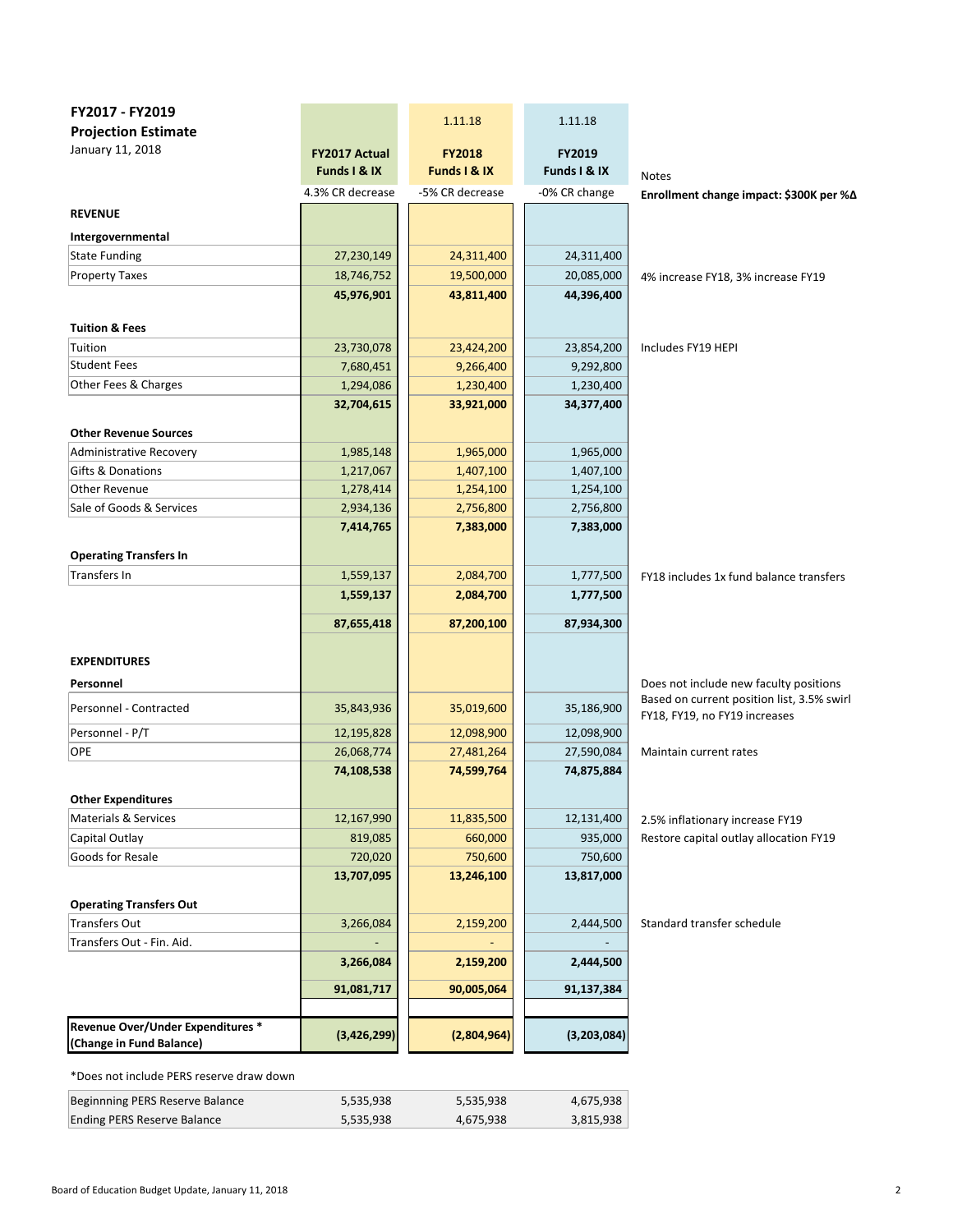## **Projection Categories, Components, Data Sources and Key Assumptions**

Funds I & IX

| Category | Components | Data Sources | $V_{011}$<br>ssumptions<br>n. |
|----------|------------|--------------|-------------------------------|
|          |            |              |                               |

#### **REVENUE**

## **Intergovernmental**

| State Funding         | State of Oregon Community College & Workforce CCWD funding worksheet (updated quarterly), |                                                    | -Current \$570MM biennial funding base       |
|-----------------------|-------------------------------------------------------------------------------------------|----------------------------------------------------|----------------------------------------------|
|                       | Development (CCWD) funding                                                                | Lane enrollment trends, enrollment trends from     | l-Lane enrollment                            |
|                       |                                                                                           | other colleges, tax revenues                       | -Other Oregon community colleges' enrollment |
| <b>Property Taxes</b> | Property taxes (Primarily Lane county; also Linn,                                         | County assessed value and collection rates, actual | -% increase/decrease                         |
|                       | Benton, Douglas)                                                                          | collections, housing market trends and forecasts   |                                              |
|                       |                                                                                           |                                                    |                                              |

#### **Tuition & Fees**

| Tuition              | Credit and non-credit tuition payments                                                               | Credit enrollment, actual receipts, trend analysis | -Tuition rate                 |
|----------------------|------------------------------------------------------------------------------------------------------|----------------------------------------------------|-------------------------------|
|                      |                                                                                                      |                                                    | -Enrollment % change          |
|                      |                                                                                                      |                                                    |                               |
| <b>Student Fees</b>  | Mandatory/instructional course fees, including                                                       | Credit and Continuing Education enrollment, fee    | l-Fee rates                   |
|                      | continuing education, transportation, technology                                                     | changes, actual receipts, trends analysis          | -Enrollment % change          |
|                      | lfees                                                                                                |                                                    |                               |
| Other Fees & Charges | Income Credit Program (ICP), child development                                                       | Credit enrollment, service and activity levels,    | -Enrollment % change          |
|                      | center, admissions fees, contracts, user fees, rent, department plans and forecasts, trend analysis, |                                                    | -Service and activity changes |
|                      | bad debt provision                                                                                   | bad debt analysis and collection rates             |                               |

#### **Other Revenue Sources**

| <b>Administrative Recovery</b> | Grant indirect, Pell grant indirect, Foundation<br>salary reimbursement, Titan Store and<br>International general fund contributions | Grant activity, Foundation position list, Titan Store<br>and International operating income and forecasts,<br>department plans and forecasts | -Standard schedule            |
|--------------------------------|--------------------------------------------------------------------------------------------------------------------------------------|----------------------------------------------------------------------------------------------------------------------------------------------|-------------------------------|
| <b>Gifts &amp; Donations</b>   | KLCC memberships, miscellaneous program<br>support from foundation                                                                   | KLCC trends and forecasts, foundation activity                                                                                               | -KLCC membership % change     |
| Interest Income                | Miscellaneous investment income                                                                                                      | Investment portfolio, rates, actual receipts                                                                                                 | -Portfolio base, return rate  |
| <b>Other Revenue Sources</b>   | Miscellaneous revenue                                                                                                                | Credit and CE enrollment, actual receipts,<br>department plans and forecasts, trend analysis                                                 | -Enrollment % change          |
| Sale of Goods & Services       | Specialized Support Services (S3), KLCC<br>underwriting, health and dental clinic billing,<br>books, other sales                     | Service and activity levels, actual receipts,<br>department plans and forecasts, trend analysis                                              | -Service and activity changes |
| <b>Operating Transfers In</b>  | Interfund transfers                                                                                                                  | Budgeted transfers, actual transfers, scheduled<br>updates                                                                                   | -Standard schedule            |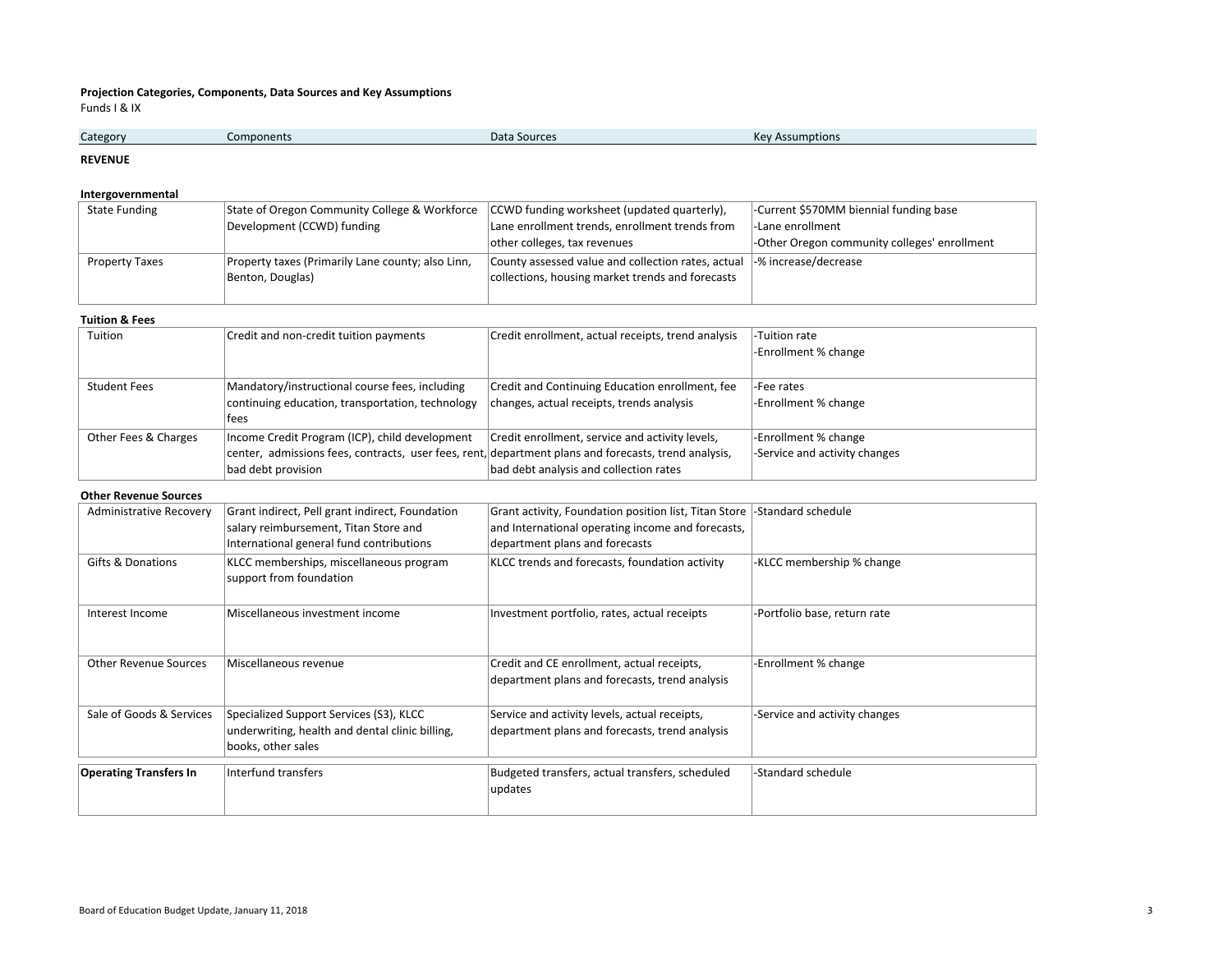## **Projection Categories, Components, Data Sources and Key Assumptions**

Funds I & IX

| Category                      | <b>JNPNT</b> | Data<br>Sources | Kev<br>ssumptions |
|-------------------------------|--------------|-----------------|-------------------|
| <b>EXPENDITURES</b><br>______ |              |                 |                   |

**Personnel**

| Contracted | Contracted faculty, staff and manager salary and                                                       | Position list, salary schedule and step adjustments  | -Staffing levels                           |
|------------|--------------------------------------------------------------------------------------------------------|------------------------------------------------------|--------------------------------------------|
|            | wages                                                                                                  | or bargaining parameters, "swirl" factor             | -Swirl factor                              |
|            |                                                                                                        |                                                      | -Bargaining                                |
| Part-Time  | Hourly (non-contracted) faculty, staff and manager Enrollment and activity levels, contracted staffing |                                                      | -Enrollment % change                       |
|            | wages                                                                                                  | (backfill offsets), bargaining parameters            | -Bargaining                                |
|            |                                                                                                        |                                                      |                                            |
|            | Other Personnel Expenses Employee benefits and payroll taxes                                           | Actual collections and expenses, base salary levels, | -Staffing levels, total salaries and wages |
| (OPE)      |                                                                                                        | Public Employee Retirement System (PERS) rates,      | -Health insurance premiums                 |
|            |                                                                                                        | trend analysis                                       | -PERS rates, PERS reserve transfers        |

### **Other Expenditures**

| Materials & Services |                                                  | Instructional and administrative materials, supplies Enrollment and activity levels, actual expenditures, -Enrollment and activity levels |                                |
|----------------------|--------------------------------------------------|-------------------------------------------------------------------------------------------------------------------------------------------|--------------------------------|
|                      | and services, utilities                          | department plans and forecasts, trend analysis                                                                                            |                                |
|                      |                                                  |                                                                                                                                           |                                |
| Capital Outlay       | Goods and equipment in excess of \$10K and/or    | Capital outlay allocation, department plans, trend                                                                                        | -Allocation funding            |
|                      | depreciable (e.g. library books)                 | analysis                                                                                                                                  |                                |
|                      |                                                  |                                                                                                                                           |                                |
| Goods for Resale     | Lane Transit District (LTD) passes, ICP supplies | Sales revenue, actual expenditures, department                                                                                            | -Main campus credit enrollment |
|                      |                                                  | plans and forecasts, trend analysis                                                                                                       | -Sales forecasts               |
|                      |                                                  |                                                                                                                                           |                                |

| <b>Operating Transfers Out</b> | linterfund transfers | Budgeted transfers, actual transfers, scheduled | -Standard schedule |
|--------------------------------|----------------------|-------------------------------------------------|--------------------|
|                                |                      | <i>lupdates</i>                                 |                    |
|                                |                      |                                                 |                    |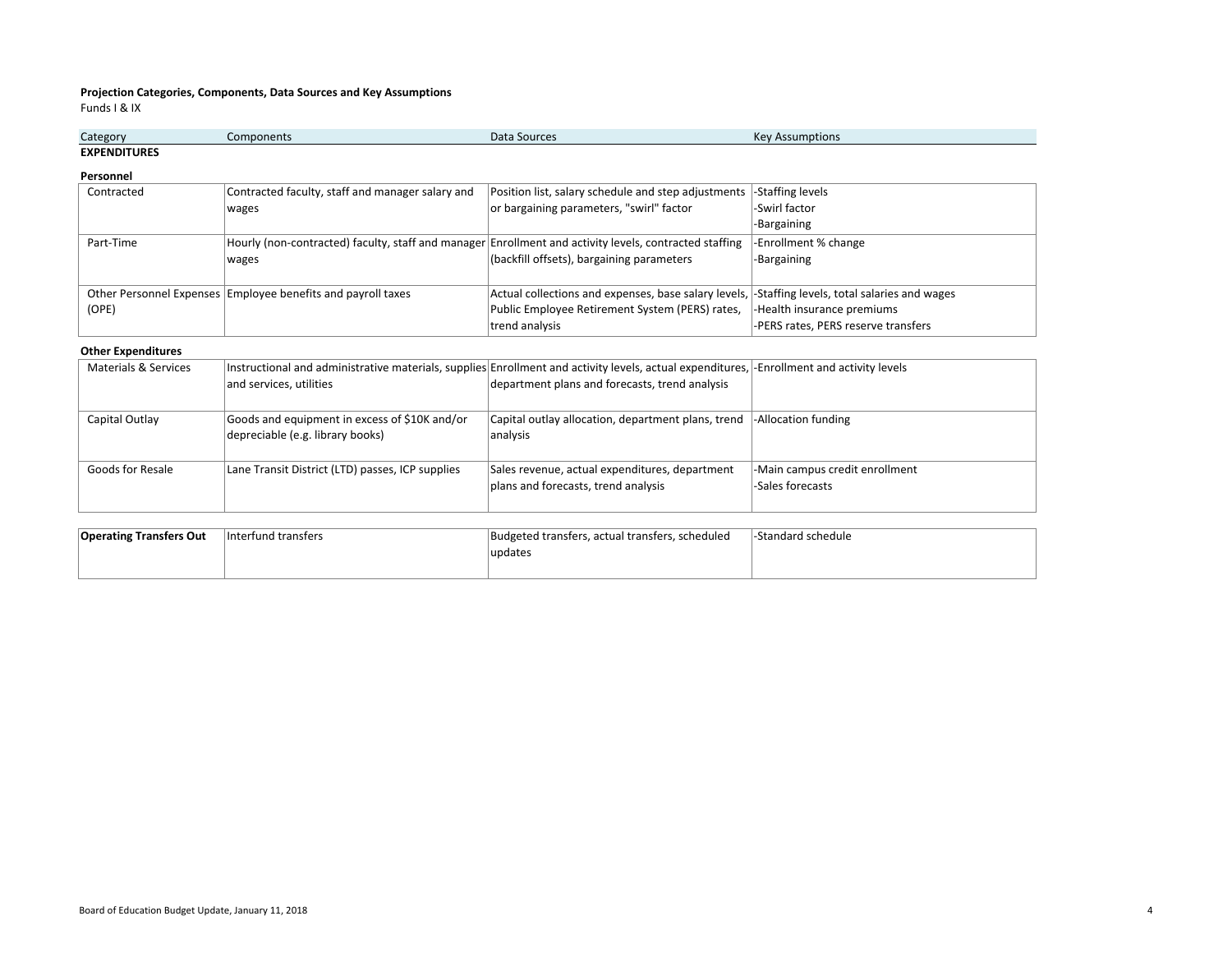Policy Number: BP245 Policy Type: BUDGET AND FINANCIAL Policy Title: ENDING FUND BALANCE

Lane Community College shall maintain an unrestricted General Fund Ending Fund Balance equal to or greater than 10% of total expenditures and transfers.

The Ending Fund Balance target shall include the Unappropriated Ending Fund Balance (UEFB) as set by board policy BP 295. When the Ending Fund Balance falls to 9% or less, the college shall adopt a plan to replenish the Ending Fund Balance to 10% within two years. When the Ending Fund Balance exceeds 11%, balances in excess may be set aside for reserves or investment in one time expenditures.

If the total Ending Fund Balance (including restricted) falls to levels that require short-term borrowing, the levels set by this policy shall be automatically reviewed and adjusted as necessary.

ADOPTED: January 14, 2004 REVIEWED: February 14, 2007 REVISED: October 19, 2009 REVISED: November 4, 2014

| <b>FY18 Beginning General Fund Balance</b>                            | \$  | 9,826,328   |
|-----------------------------------------------------------------------|-----|-------------|
| FY18 Projected Surplus/Deficit<br>January 12, 2018 estimate           | \$. | (1,916,700) |
|                                                                       |     |             |
| <b>Estimated FY18 Ending General Fund Balance</b>                     | S   | 7,909,628   |
| 10% Total General Fund Expenditures & Transfers<br>Policy requirement | \$  | 8,147,300   |